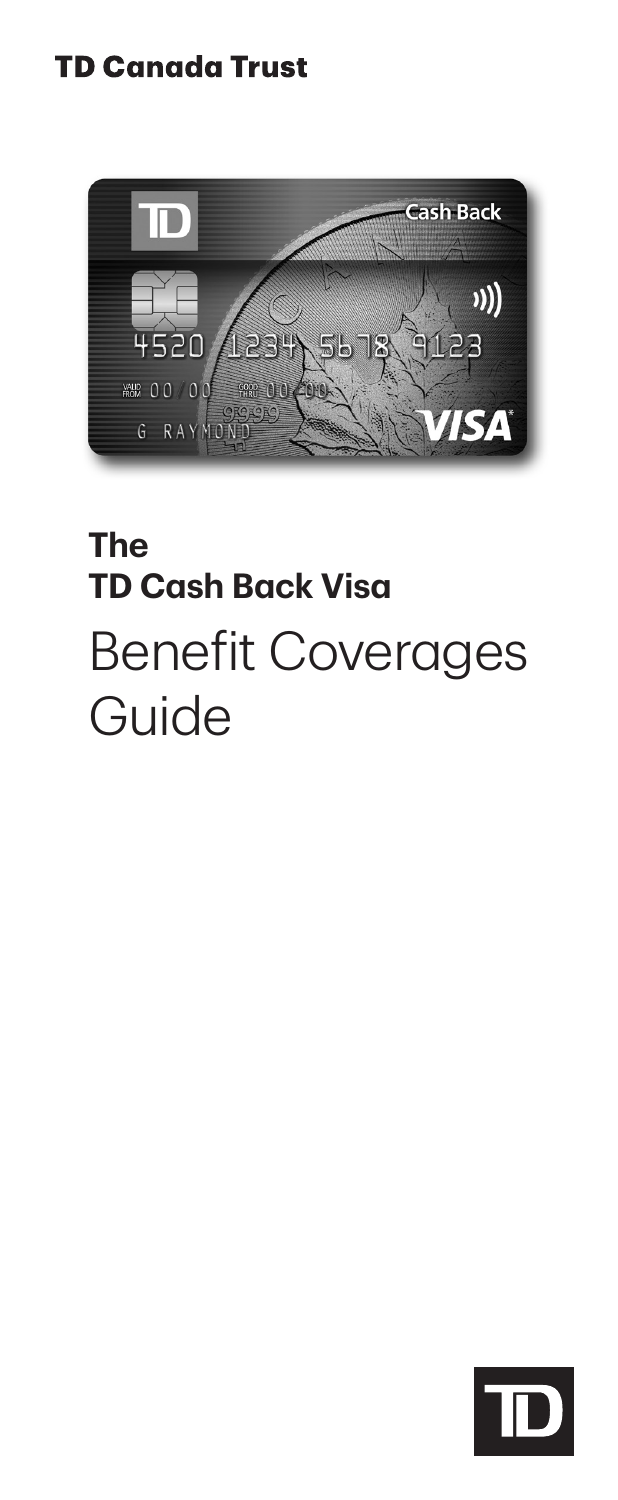#### This document includes:

| • Purchase Security and Extended |
|----------------------------------|
|                                  |

*This document contains important and useful information about your embedded Insurance Benefits and Services for your TD Cash Back Visa\* Card. Please keep this document in a secure place for future reference. A copy of this document is also available online at [td.com/agreements](https://td.com/agreements) for future reference.*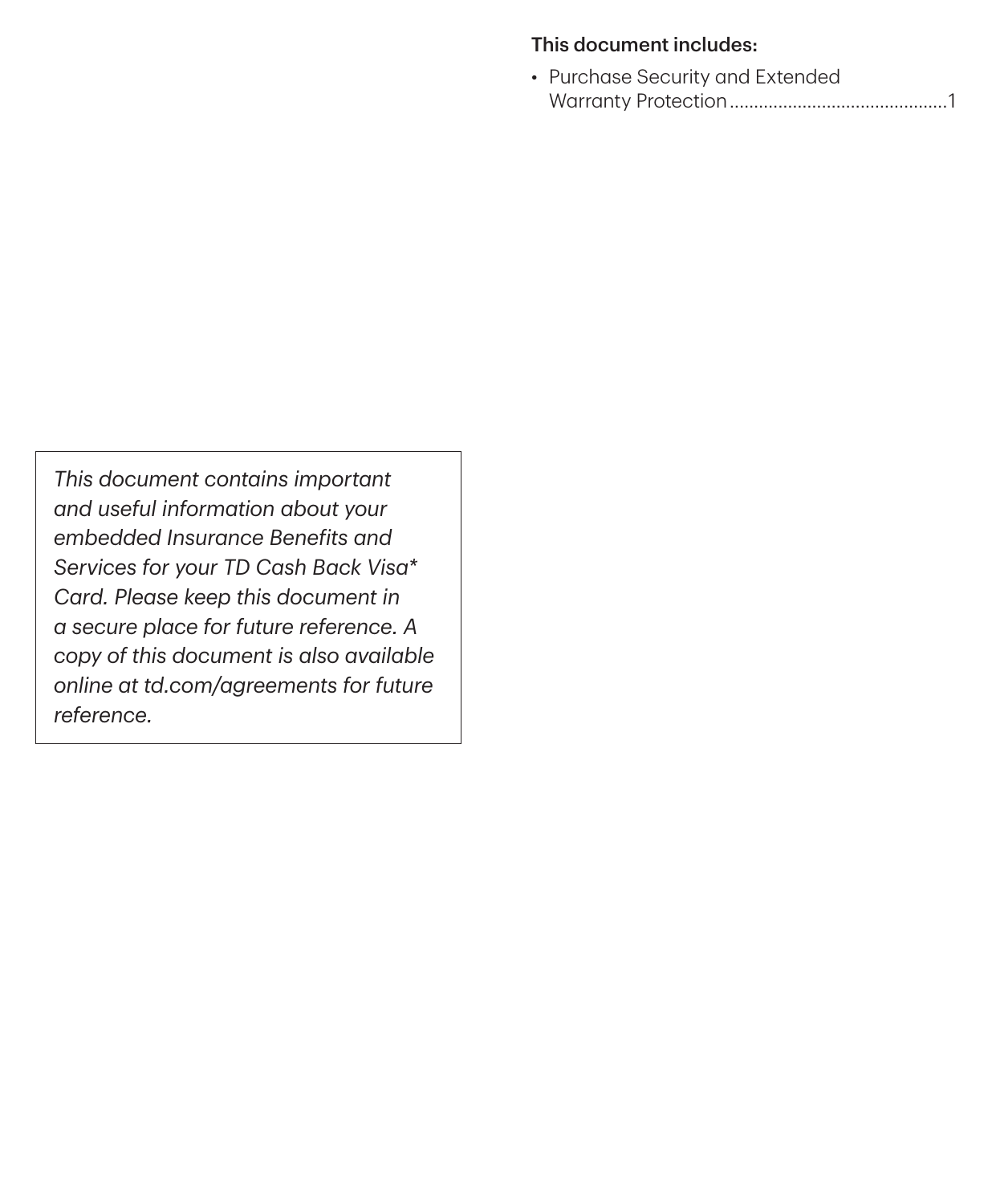## PURCHASE SECURITY AND EXTENDED WARRANTY PROTECTION

#### Coverage under this Certificate is provided by:

TD Home and Auto Insurance Company ("Insurer") P.O. Box 1, TD Centre, Toronto, ON M5K 1A2

#### Claims administration and adjudication services are provided by:

Global Excel Management Inc. ("Administrator") 73 Queen Street, Sherbrooke, QC J1M 0C9 Phone: 1‑866‑374‑1129 or +1‑416‑977‑4425

# Section 1 – Introduction

#### Certificate of Insurance

The Certificate of Insurance ("*Certificate*") below applies to the TD Cash Back Visa Card, which will be referred to as a "TD Credit Card" throughout the *Certificate*. Note: This insurance is excess insurance, meaning that any other sources of recovery *You* have will pay first, and this insurance policy will be the last to pay. For example, if *You're* covered under home insurance, *You* will be eligible for the amount of the deductible under this *Certificate*.

Claims administration and adjudication services are provided by Global Excel Management Inc. The terms of the TD Credit Card Purchase Security and Extended Warranty Protection Group Policy #TDVP112008 ("Group Policy") issued by TD Home and Auto Insurance Company ("Insurer") to The Toronto‑Dominion Bank are described in this *Certificate*. Please note that in Alberta, Statutory Conditions are deemed to be part of every contract that includes insurance against loss or damage to property and said Statutory Conditions are included in the Group Policy.

## Section 2 – Definitions

In this *Certificate*, the following words and phrases shown in italics and capitalized have the meanings shown below. As *You* read through the *Certificate*, *You* may need to refer to this Section to ensure *You* have a full understanding of *Your* coverage, limitations and exclusions.

Account means the *Primary Cardholder's* TD Credit Card Account that the *Bank* maintains.

Account Holder means the *Primary Cardholder* to whom the monthly *Account* statement is issued and who is a resident of Canada, and any *Additional Cardholder* who is a resident of Canada. The *Account Holder* may be referred herein as "*You*" or "*Your*".

Additional Cardholder means a person to whom a TD Credit Card has been issued at the authorization of the *Primary Cardholder*.

Insured Item means a new item of personal property (a pair or set being one item) for personal use for which the full *Purchase Price* has been charged to the *Account* of the *Account Holder*.

**Manufacturer's Warranty** means an express written warranty issued by or on behalf of the manufacturer of the *Insured Item* at the point of sale at the time of purchase of an *Insured Item*. The *Manufacturer's Warranty* must be valid in Canada.

**Primary Cardholder** means a person who applied for a TD Credit Card, whose name is on the *Account* and to whom a TD Credit Card has been issued. A *Primary Cardholder* does not include an *Additional Cardholder*.

Purchase Price means the actual cost to the *Account Holder* of the *Insured Item*, including any applicable sales tax.

Spouse means:

• the person who the *Account Holder* is legally married to; or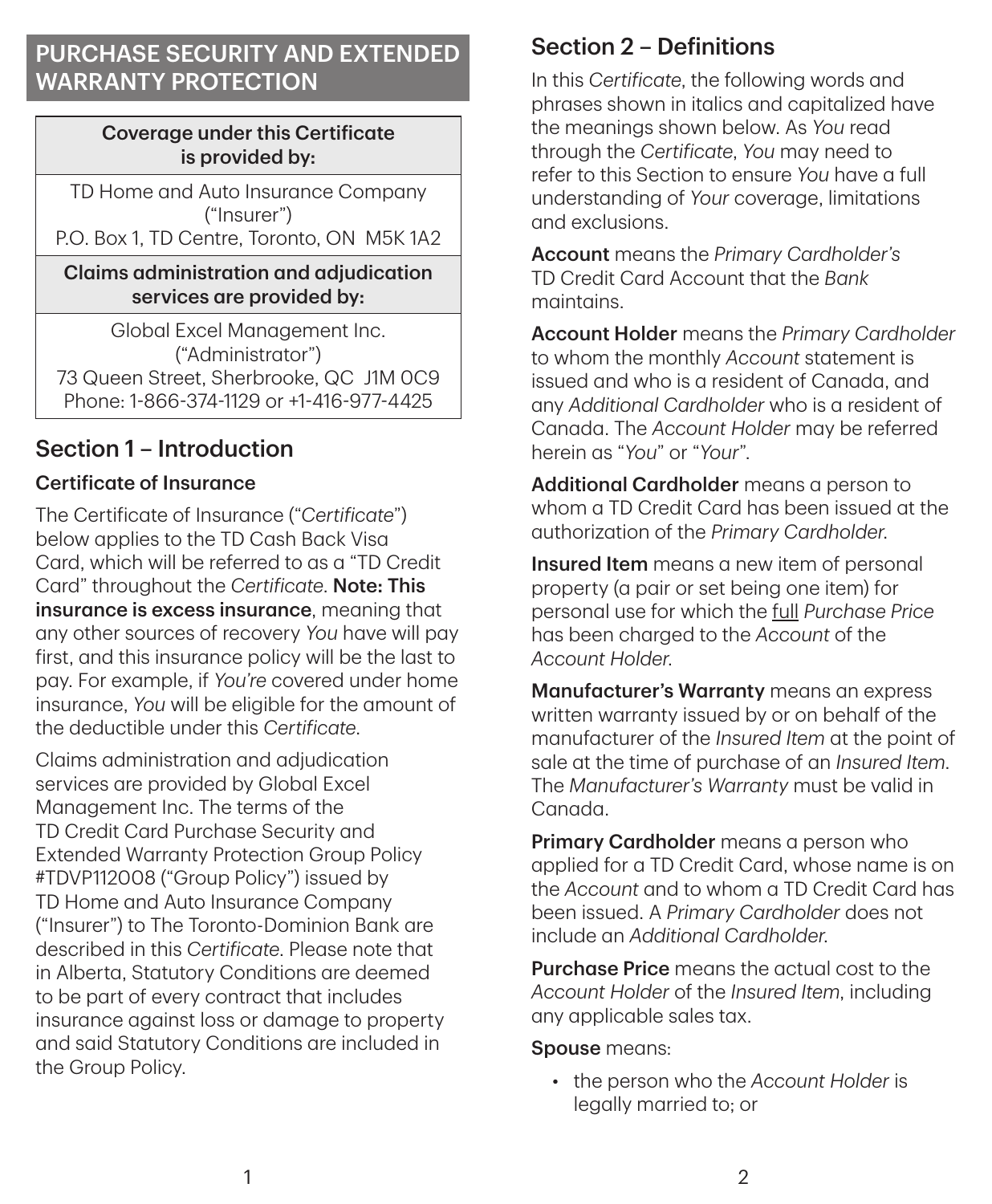• the person the *Account Holder* has lived with for at least 1 continuous year in the same household and publicly refers to as their partner.

# Section 3 – Description of Insurance **Coverage**

## a) Purchase Security

Purchase Security automatically protects most *Insured Items* purchased with the TD Credit Card for 90 days from purchase for all risk of direct physical loss or damage, except as herein provided, anywhere in the world, in excess of other applicable insurance. If the item is lost, stolen or damaged, it will be replaced or repaired, or the *Account Holder* will be reimbursed for the *Purchase Price*.

## b) Extended Warranty Protection

- (i) Extended Warranty Protection automatically provides extended warranty coverage for *Insured Items*, such coverage to commence immediately following the expiry of the applicable *Manufacturer's Warranty* for a period equal to the period of the *Manufacturer's Warranty* coverage or 1 year, whichever is the lesser on most items purchased with the TD Credit Card as long as there is a *Manufacturer's Warranty* valid in Canada (automatic coverage is limited to warranties 5 years or less). *Manufacturer's Warranties* greater than 5 years are covered if registered with the *Administrator* within the first year after purchase of the item.
- (ii)To register an *Insured Item* with a warranty greater than 5 years for Extended Warranty Protection, the *Account Holder* must contact the *Administrator* and provide:
	- a copy of the sales receipt;
	- a Credit Card record of charge or Credit Card statement;
- the serial number of the item, if available;
- the original *Manufacturer's Warranty* valid in Canada; and
- a description of the product.

# Section 4 – Policy Limits

There is a maximum aggregate lifetime benefit per *Account Holde*r of \$60,000 for all TD Credit Cards of the *Account Holder*. The *Account Holder* will be entitled to receive no more than the full *Purchase Price* of the *Insured Item* as recorded on the *Account* receipt or *Account* statement. Claims for items belonging to a pair or set will be paid for at the Purchase Price of the pair or set provided the parts of the pair or set are unusable individually and cannot be replaced individually. The *Administrator*, at its sole option, may elect to:

- a) Repair, rebuild or replace the item lost or damaged (whether wholly or in part), upon notifying the *Account Holder* of its intention to do so within 45 days following receipt of the required Loss Report; or
- b) Pay cash for said item, not exceeding the full *Purchase Price* thereof paid using the *Account* and subject to the exclusions, terms and limits of liability as stated in this *Certificate*.

# Section 5 – Exclusions

Any loss or damage of any aspect of any product, device, or equipment to function properly as caused by any change in date will be excluded. This exclusion applies to Purchase Security and to Extended Warranty Protection.

### Purchase Security

- (a) Coverage is not extended to loss or damage to the following:
	- 1. cash or its equivalent, travellers cheques, tickets and any negotiable instruments;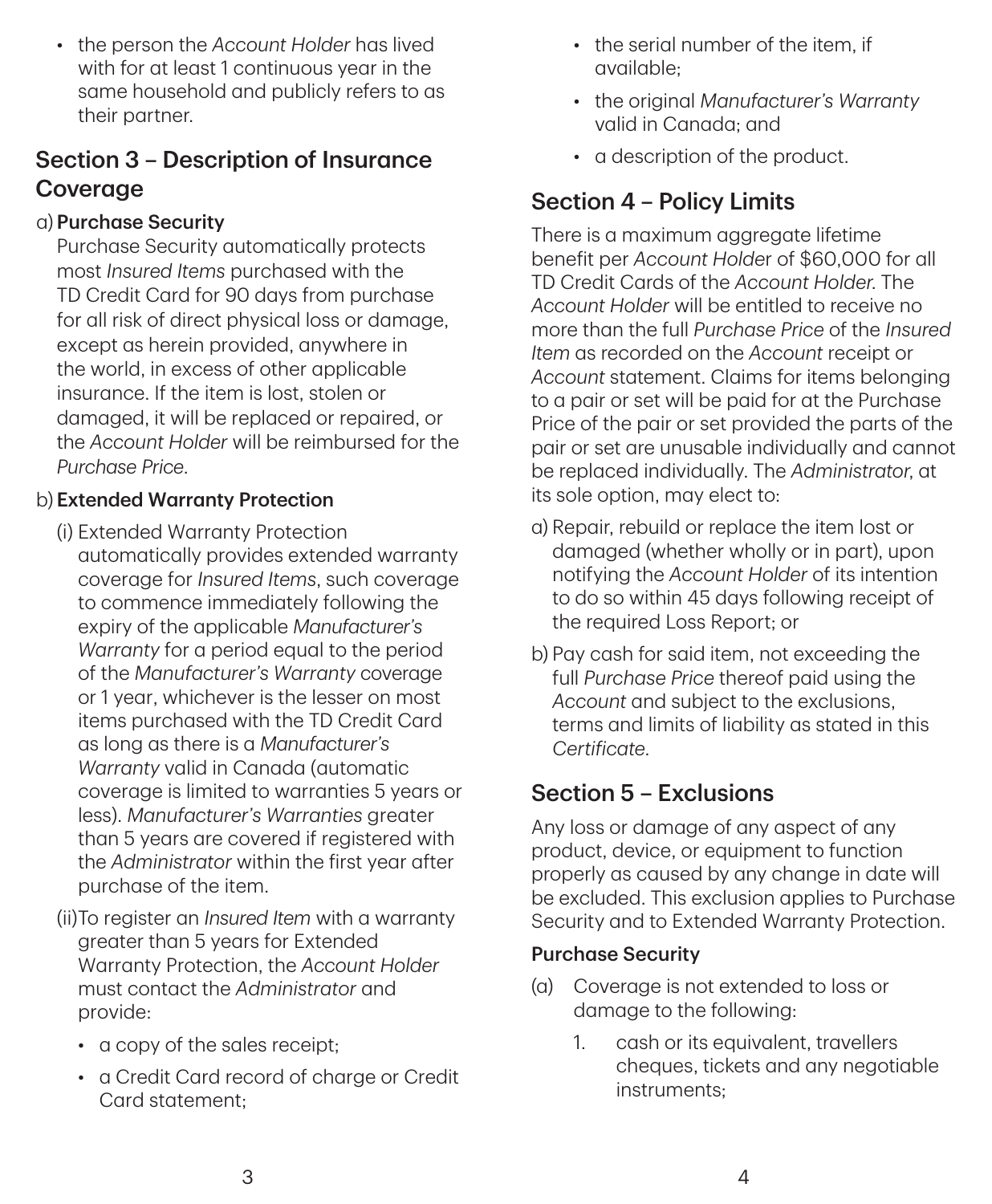- 2. art objects, bullion, rare or precious coins;
- 3. perishables, animals or living plants;
- 4. jewellery and watches in baggage unless carried by hand and under the personal supervision of the *Account Holder* or *Account Holder's* travelling companion previously known to the *Account Holder*;
- 5. automobiles, motorboats, aircrafts, motorcycles, drones, motor scooters and other motorized vehicles, parts and accessories thereof;
- 6. ancillary costs incurred in respect of an *Insured Item* and not forming part of the *Purchase Price*;
- 7. parts and/or labour required as a result of mechanical breakdown;
- 8. used and pre‑owned items, including antiques and demos;
- 9. any item purchased by and/or used for a business or commercial purpose;
- 10. items consumed in use; and
- 11. services.
- (b) Loss or damage resulting from the following perils are excluded from coverage:
	- 1. abuse or fraud;
	- 2. flood or earthquake:
	- 3. war, invasion, hostilities, rebellion, insurrection, terrorism, confiscation by authorities, contraband or illegal activity;
	- 4. normal wear and tear;
	- 5. mysterious disappearance (used herein to mean disappearance in an unexplained manner marked by an absence of evidence of the wrongful act of another);
- 6. radioactive contamination;
- 7. inherent product defects;
- 8. normal course of play; or
- 9. willful acts or omissions; and
- 10. indirect, incidental or consequential damages, including bodily injury, property damage, economic loss, punitive or exemplary damages and legal costs are not covered.

#### Extended Warranty Protection

In addition to any exclusions which may be set out in the *Manufacturer's Warranty*, this *Certificate* does not cover:

- 1. wear and tear, gradual reduction in operating performance, negligence, misuse and abuse;
- 2. automobiles, motor boats, aircraft, motorcycles, drones, motor scooters and other motorized vehicles and parts and accessories thereof;
- 3. willful acts or omissions and improper installation or alteration;
- 4. ancillary costs;
- 5. used or pre‑owned items, including demos;
- 6. any item purchased by and/or used for a business or commercial purpose; and
- 7. consequential damages, including bodily injury, property damages, economic loss, punitive or exemplary damages and legal costs are not covered;
- 8. inherent product defects.

# Section 6 – How to Submit a Claim

### Who to Contact to Submit a Claim

To submit a claim, please contact *Our Administrator* at 1‑866‑374‑1129 (toll‑free) or +1‑416‑977‑4425 (collect) between 8:00 a.m. and 8:00 p.m. ET, Monday to Friday.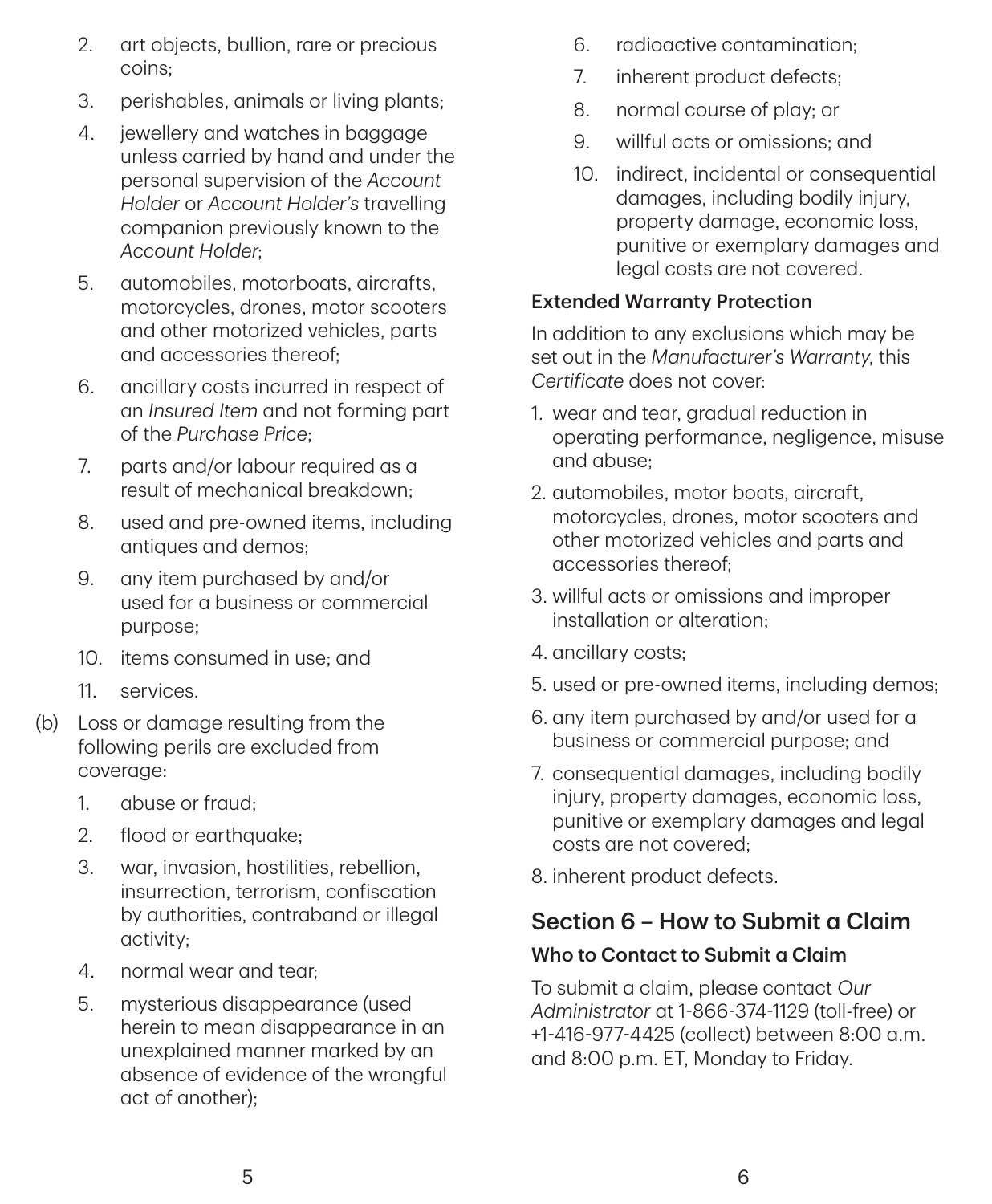#### Provide the Information requested:

#### (a) Initial Notification

If *You* have incurred a loss covered under the Purchase Security or Extended Warranty Protection, *You* must give notice by contacting the *Administrator* within 45 days from the date of loss or damage.

The *Account Holder* will be asked to provide or, if writing, should provide:

- the name, address and telephone number;
- the *Account* number used to purchase the *Insured Item*;
- a description of the *Insured Item*; and
- the date, place, amount and cause of the loss or damage.

#### (b) Written Proof

(i) Purchase Security

A Loss Report will be mailed by the *Administrator*. Complete in full, sign and return within 90 days from the date of loss or damage. The Loss Report shall include but may not be limited to:

- a copy of the *Account* charge receipt and/or *Account* statement;
- a copy of the store receipt;
- the serial number of the *Insured Item* (where applicable); and
- any other information reasonably required by the *Administrator* such as a police or insurance claim report.
- (ii) Extended Warranty Protection

*You* must report the claim information as detailed above prior to proceeding with the repair or replacement. The *Administrator* will:

- 1. Authorize the repair, if appropriate; and
- 2. Ask the *Account Holder* to:
- return the *Insured Item* to the manufacturer's service dealer as specified on the *Manufacturer's Warranty*;
- have the authorized dealer contact the Insurer; and
- if repairable, pay for the repair and submit:
	- a copy of the *Account* charge receipt and/or *Account* statement;
	- a copy of the paid repair invoice;
	- a copy of the store receipt;
	- the serial number of the *Insured Item*; and
	- a copy of the *Manufacturer's Warranty*.

In the event that the damaged *Insured Item* is not repairable, submit all applicable information to the *Administrator* as outlined above. The *Administrator* may require the *Account Holder*, at the *Account Holder's* expense, to send the damaged *Insured Item* to an address designated by the *Administrator*.

If the claim is made in respect of an *Insured Item* which is a gift, the claim may be made by the *Account Holder* or the recipient of the gift subject to compliance with the terms and conditions of the *Certificate*.

## Section 7 – When Your Coverage **Terminates**

This coverage terminates on the earliest of the following:

- a) When *Your Account* is closed;
- b) When *Your Account* is 90 or more days past due but coverage is automatically reinstated when the *Account* is returned to good standing; and
- c) The date the Group Policy terminates.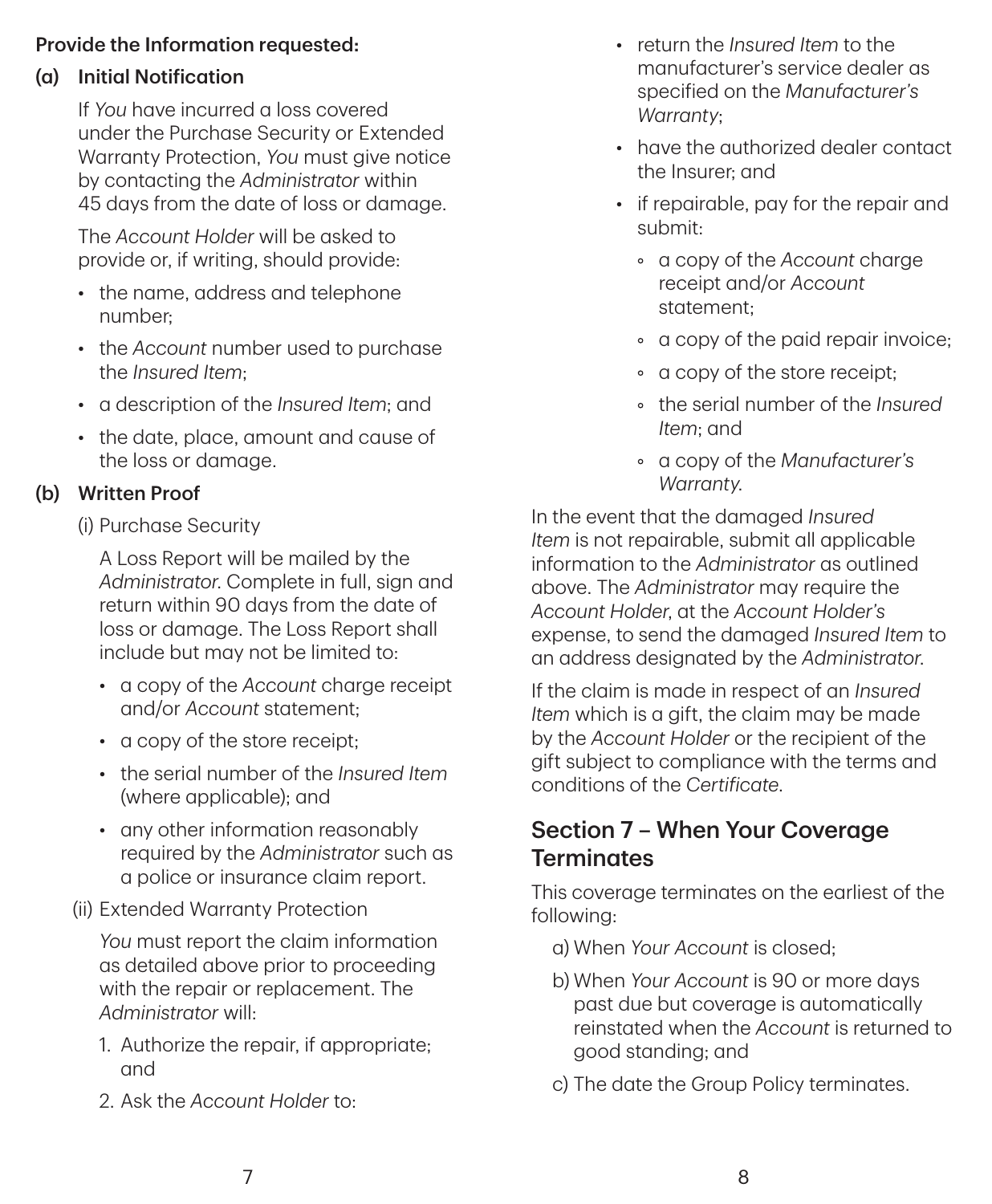# Section 8 – General Conditions

## Benefits *Account Holder* Only

This protection provided by the Purchase Security and Extended Warranty Protection Plans shall inure to the benefit of the *Account Holder*. No other person or entity shall have any right, remedy or claim, legal or equitable, to the benefits.

#### **Currency**

All amounts shown are in Canadian currency.

### Due Diligence

The *Account Holder* shall use due diligence and do all things reasonable to avoid or diminish any loss of or damage to property protected by the Master Policy. Where damage or loss is due to a malicious act, burglary, robbery, theft or attempt thereat, or is suspected to be so due, the *Account Holder* shall give immediate notice to the police or other authorities having jurisdiction. The Insurer will require evidence of such notice with the Loss Report prior to settlement of a claim.

### False Claim

If an *Account Holder* makes any claim knowing it to be false or fraudulent in any respect, such *Account Holder* shall no longer be entitled to the benefits of this protection or to the payment of any claim made under the Master Policy.

## Group Policy

All benefits under this *Certificate* are subject in every respect to the Group Policy which alone constitutes the agreement under which benefits will be provided. This Group Policy is issued to the *Bank*. The principal provisions of the Group Policy affecting *Account Holders* are summarized in this Certificate. The Group Policy is on file at the office of the *Bank*.

# Legal Action Limitation Period

Every action or proceeding against the insurer for the recovery of insurance money payable under the contract is absolutely barred unless commenced within the time

set out in the *Insurance Act* (for actions or proceedings governed by the laws of Alberta or British Columbia), *The Insurance Act* (for actions or proceedings governed by the laws of Manitoba), the *Limitations Act, 2002* (for actions or proceedings governed by the laws of Ontario), or other applicable legislation. For actions or proceedings governed by the laws of Quebec, the prescriptive period is set out in the C*ivil Code of Quebec*.

#### Other insurance

All of *Our* coverages are excess insurance, meaning that any other sources of recovery *You* have will pay first, and this insurance policy will be the last to pay. The total benefits payable under all *Your* insurance, including this *Certificate*, cannot be more than the actual expenses for a claim. If an *Account Holder* is also insured under any other insurance certificate or policy, *We* will coordinate payment of benefits with the other insurer.

#### Subrogation

Following the Insurer's payment of an *Account Holder's* claim or loss or damage, the Insurer shall be subrogated to the extent of the cost of such payment, to all rights and remedies of the *Account Holder* against any party in respect of such loss or damage, and shall be entitled at its own expense to sue in the name of the *Account Holder*. The *Account Holder* shall give the Insurer all such assistance as the Insurer may reasonably require to secure its rights and remedies, including the execution of all documents necessary to enable the Insurer to bring suit in the name of the *Account Holder*.

- \* T rademark of Visa International Service Association and used under license.
- <sup>®</sup> The TD logo and other trademarks are the property of The Toronto‑Dominion Bank or its subsidiaries.

All trade‑marks are the property of their respective owners.